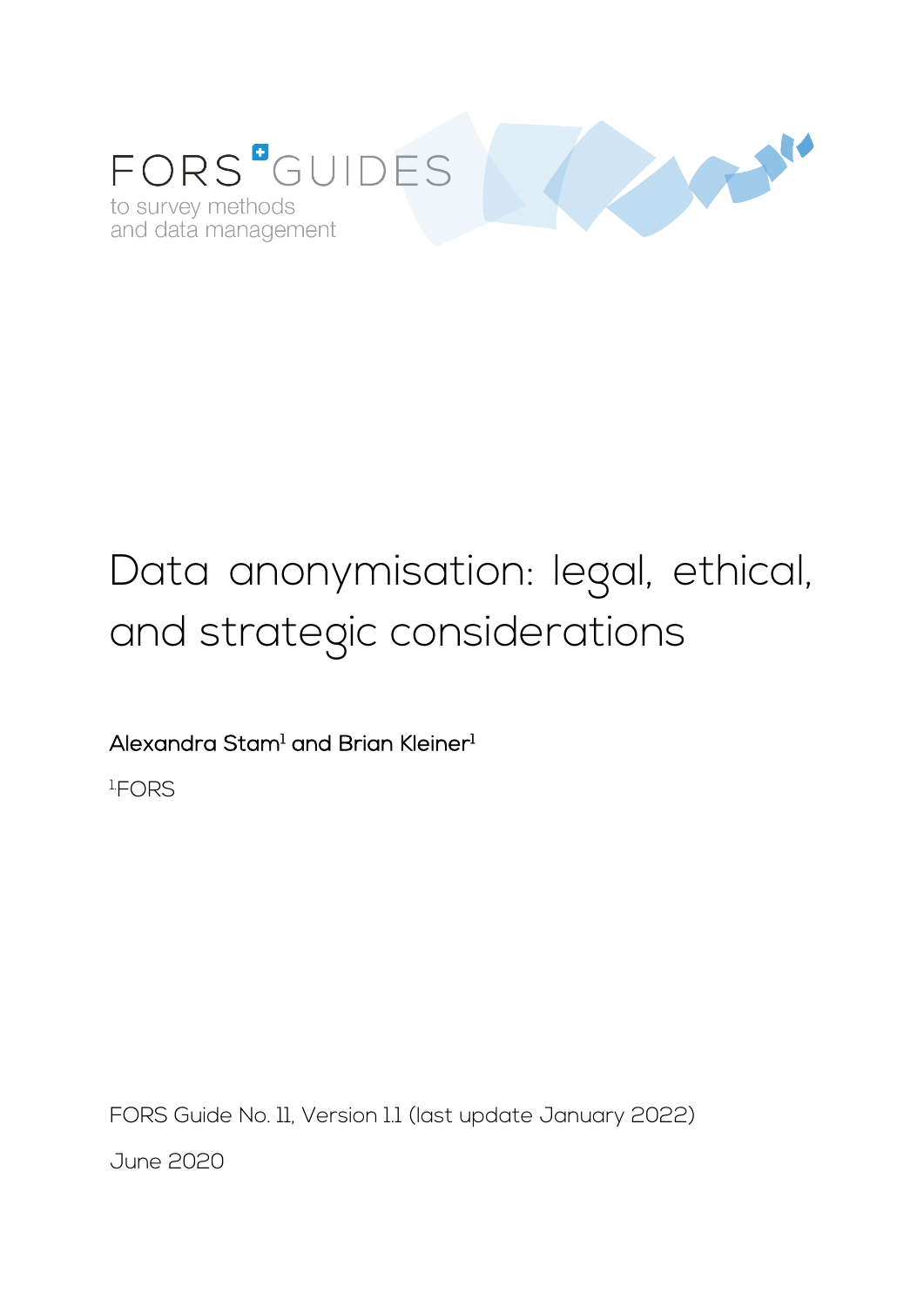# Abstract:

Drawing on the Swiss context, this Guide illustrates key considerations in crafting a coherent anonymisation strategy that is compliant with legal requirements and ethical norms. It shows how to strike the right balance between anonymisation and other data protection measures, namely informed consent and access control, given the nature of a project's data and their anticipated use.

Keywords: anonymisation, pseudonymisation, data protection, research ethics

#### How to cite:

Stam, A., & Kleiner, B. (2020). *Data anonymisation: legal, ethical, and strategic considerations.* FORS Guide No. 11, Version 1.1. Lausanne: Swiss Centre of Expertise in the Social Sciences FORS. doi:10.24449/FG-2020-00011

#### The FORS Guides to survey methods and data management

The FORS Guides offer support to researchers and students in the social sciences who intend to collect data, as well as to teachers at university level who want to teach their students the basics of survey methods and data management. Written by experts from inside and outside of FORS, the FORS Guides are descriptive papers that summarise practical knowledge concerning survey methods and data management. They give a general overview without claiming to be exhaustive. Considering the Swiss context, the FORS Guides can be especially helpful for researchers working in Switzerland or with Swiss data.

#### Editor:

FORS, Géopolis, CH-1015 Lausanne www.forscenter.ch/publications/fors-guides Contact: [info@forscenter.ch](mailto:info@forscenter.ch)

## Copyright:

#### <u>ේ</u>

Creative Commons: Attribution CC BY 4.0. The content under the Creative Commons license may be used by third parties under the following conditions defined by the authors: You may share, copy, freely use and distribute the material in any form, provided that the authorship is mentioned.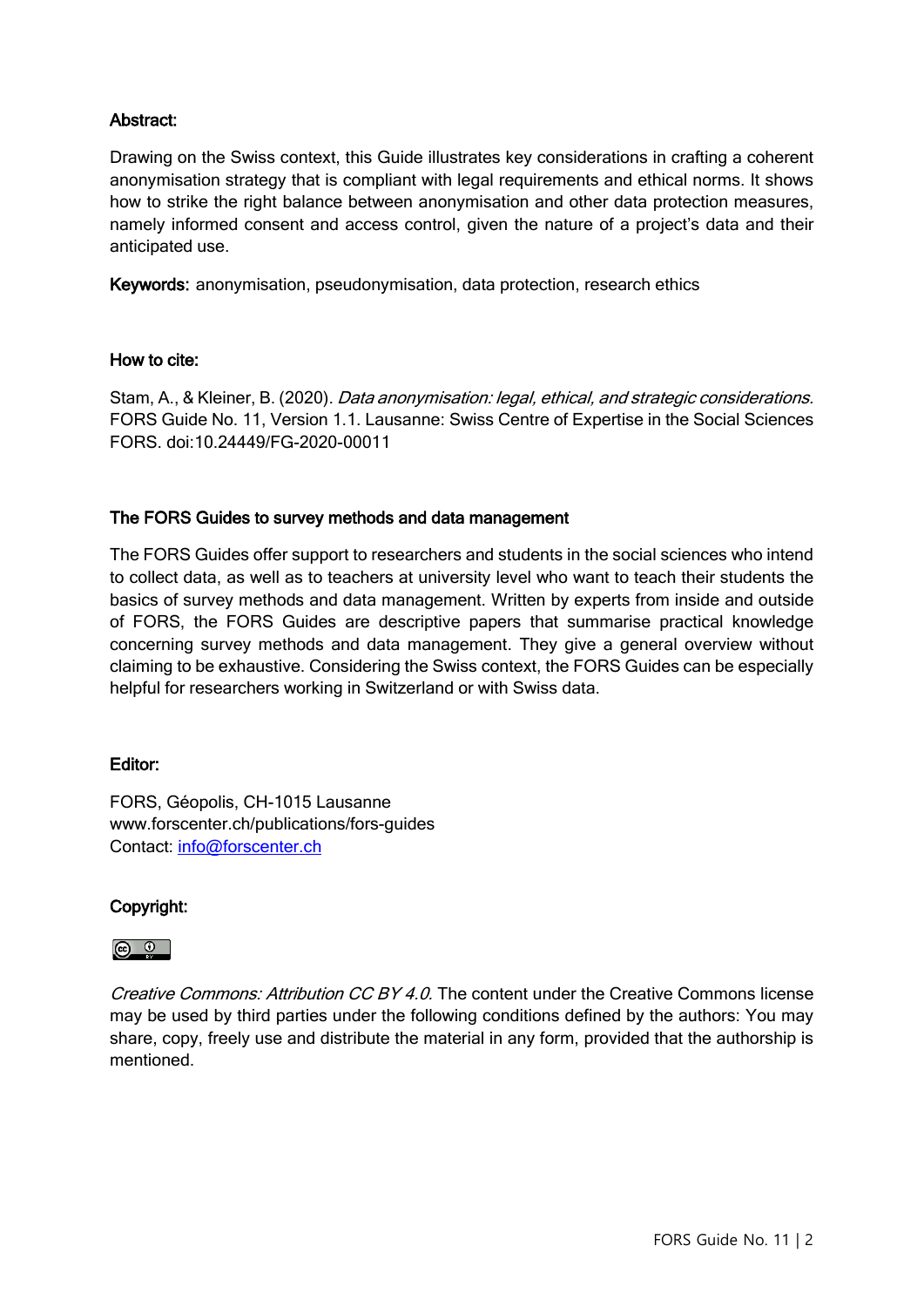# 1. INTRODUCTION

With increasing movement towards open data in science, data privacy has become an important and unavoidable consideration for researchers. Facilitated production and sharing of data have coincided with the reinforcement of data protection policies, with researchers confronted with a dilemma – how to protect their study participants while at the same time make their data open and available to others? Anonymisation represents a principal solution for complying with data protection requirements. Drawing on the Swiss context, this guide will address anonymisation from legal, ethical, and strategic points of view[1](#page-2-0). The first part will present anonymisation in the context of open science – what is it and why does it come into play? The second part will address anonymisation from legal and ethical standpoints – what does the Swiss legal framework say about data protection and anonymisation, and what are the relevant ethical considerations? The last part will provide some general guidance for formulating a coherent anonymisation strategy that strikes the right balance between openness and protection. Our approach to this relies primarily on anonymisation, but ties in as well other important measures for such a strategy – specifically informed consent and access controls.

# 2. ABOUT ANONYMISATION

Anonymisation is a key data management practice directly related to data sharing, providing for the protection of the privacy of research participants. It consists in rendering individuals unidentifiable by removing/altering information in the data. This could be information that allows direct identification (e.g., a person's name) or pieces of information that in combination may lead to a person's identification (e.g., date of birth plus city plus gender). If applied properly, it may satisfy data protection requirements when it comes to data sharing, since anonymised data are no longer considered "personal" and therefore do not fall under the scope of data protection acts. In practice, however, full anonymisation is hard to guarantee and is often confused with other concepts, such as pseudonymisation, which retains particular legal obligations. It is therefore crucial to understand what exactly is meant by anonymisation and related concepts.

## 2.1 RELEVANT DEFINITIONS

We define anonymisation here as a process by which the elements allowing the identification of a person are definitively removed from data and related documentation, such that an individual cannot be identified without significant effort. This definition corresponds to the legal definition of anonymisation, as stipulated in most data protection laws, in the sense that it involves a permanent action (anonymisation cannot be reversed) and a strong protection threshold: re-identification should no longer be possible, or only with very intensive effort by an attacker. The second part is important - while in principle anonymisation should make reidentification impossible, studies have shown that full anonymisation is difficult to guarantee (see for example Angiuli, Blitzstein, & Waldo, 2015; Narayanan & Shmatikov, 2008; Rocher, Hendrickx, & de Montjoye, 2019; Tanghe & Gibert, 2017), in particular with the development of new technologies and techniques that allow for advanced computing and data linkage.

<span id="page-2-0"></span><sup>1</sup> This Guide is the first of a series of three. While laying the theoretical basis for setting up an anonymisation strategy, the two other Guides (forthcoming) will provide more applied and technical considerations for the anonymisation of quantitative and qualitative data.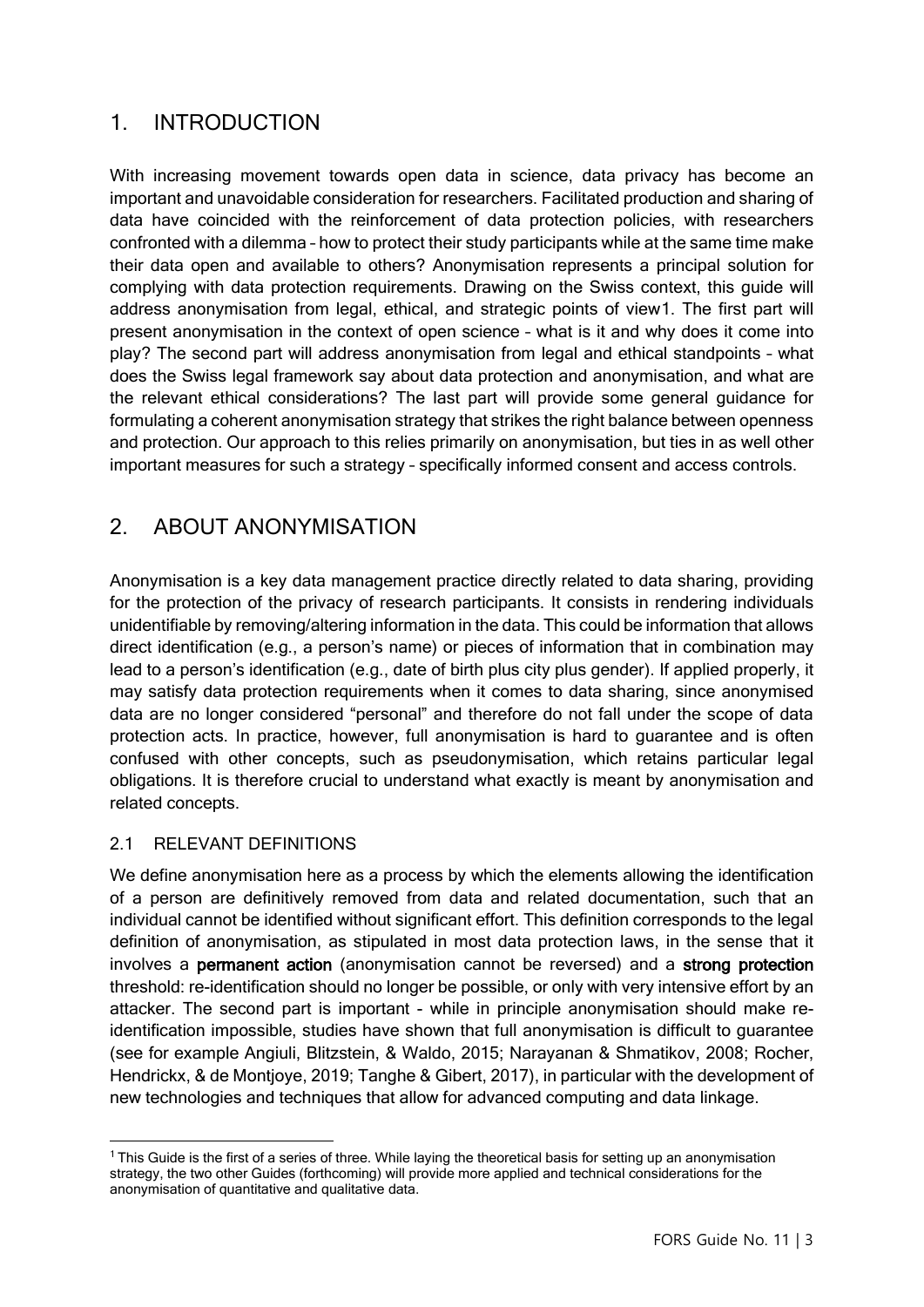Anonymisation should be distinguished from pseudonymisation, which consists in "*the removal* or replacement of identifiers with pseudonyms or codes, where the identifiers are retained separately and secured by technical and organisational measures<sup>" [2](#page-3-0)</sup> Data remain pseudonymous as long as the original identifying information is somehow kept by the researcher. Unlike anonymised data, pseudonymised data remain "personal" for the holder of the related identifying keys and are therefore subject to legal obligations (see section 2.2). Researchers often confuse data anonymisation and pseudonymisation, believing that their data have been rendered anonymous while they still hold the keys, previous versions, or related documents (e.g., contact information) that allow them to re-identify participants from the research project. On the other hand, if researchers share pseudonymised data without the related identifying keys, then those data are considered anonymous for the recipients. For what follows, we consider anonymisation from an end-user perspective, independently of whether or not the data producer still holds the identification keys.

#### 2.2 WHY ANONYMISE DATA?

The anonymisation of research data generally comes into play when sharing data with the wider research community, including colleagues and research partners. Drivers for anonymisation may be ideological, legal, or ethical. On an ideological level, research is increasingly embedded within the wider open science culture, which encourages the sharing of research data. There are a number of reasons for this, including the need for greater transparency and replication, the fact that large amounts of existing data remain un(der)exploited, and the reaffirmation that publicly funded research should belong to the scientific community. These arguments are supported by many researchers and publishers, but above all by funders. More and more funding agencies, including the Swiss National Science Foundation (SNSF), require that data used in publications be made available. Since October 2017, researchers applying for SNSF funding must submit a [Data Management Plan](https://www.snf.ch/en/FAiWVH4WvpKvohw9/topic/research-policies)  [\(DMP\)](https://www.snf.ch/en/FAiWVH4WvpKvohw9/topic/research-policies)<sup>[3](#page-3-1)</sup> along with their grant proposal, in which they have to state where and how the data used in publications will be made available, or else to justify why this will not be the case. This includes a description of the practices that will be implemented to this end, including data anonymisation. For more detailed information on how to draft a DMP, see our FORS Guide on the topic (Diaz & [Stam, 2019\)](https://forscenter.ch/fors-guides/fg-2019-00007/). Academic journals also increasingly require that the data underlying publications be made accessible. Within the open science framework, anonymisation provides a way of complying with the various requirements and ideological values by rendering data sharable.

Anonymisation may also be triggered by legal reasons, as a way of facilitating data handling beyond a project. By continuing to hold non-anonymised personal data, researchers are legally bound and face a number of legal obligations (see section 2.0), for example with respect to ensuring data security and providing information to research participants about their data. Beyond enabling data sharing, it may also be in researchers' interest to anonymise their data in order to keep them in the long run. Indeed, data protection acts require that researchers erase personal data by the end of the research project. Furthermore, even if consent has been received to process and keep personal data beyond the project, data need to be treated according to high security standards, and research participants will have ongoing rights over

<span id="page-3-1"></span><span id="page-3-0"></span><sup>&</sup>lt;sup>2</sup> Definition from the ["Anonymiation and Personal Data"](https://www.fsd.tuni.fi/en/services/data-management-guidelines/anonymisation-and-identifiers/) part of the Data management guidelines from the Finnish Social Science Data Archive (FSD) <https://www.fsd.tuni.fi/aineistonhallinta/en/anonymisation-and-identifiers.html> <sup>3</sup> Data management Plan (DMP) – Guidelines for researchers: [http://www.snf.ch/en/theSNSF/research](http://www.snf.ch/en/theSNSF/research-policies/open_research_data/Pages/data-management-plan-dmp-guidelines-for-researchers.aspx)[policies/open\\_research\\_data/Pages/data-management-plan-dmp-guidelines-for-researchers.aspx](http://www.snf.ch/en/theSNSF/research-policies/open_research_data/Pages/data-management-plan-dmp-guidelines-for-researchers.aspx)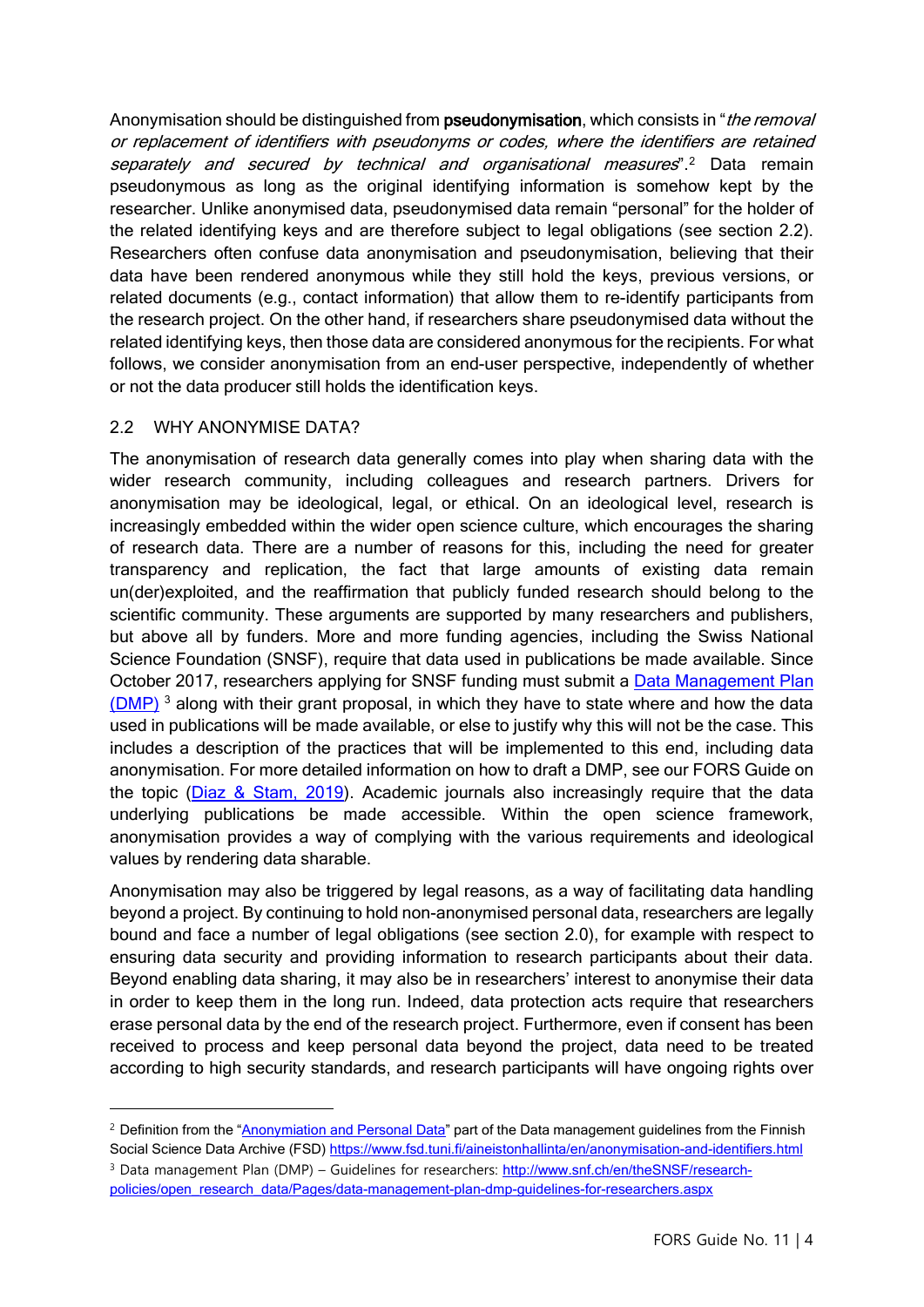their data, placing a significant burden on the data producers. Anonymisation may also allow for the sharing of previous research data for which consent had not been obtained. Data anonymisation may therefore become an interesting alternative to data destruction or legal responsibility after the completion of a project.

Finally, anonymisation may be driven by ethical reasons, in order to ensure that research participants are protected from any harm that might arise from disclosure of their personal information. Indeed, it may also be employed by researchers even if participants have consented to their non-anonymised data being made public. There may be situations whereby research participants would want to be named (for example, as part of testimonies), but which would involve significant risks that researchers could not take ethically. Anonymisation may also be used as a way of gaining access to particular populations, by guaranteeing participants privacy protection during and beyond the project. For some participants, anonymisation may be a condition for their taking part in a study, especially if the subject matter or research context is sensitive. The next sections address more in detail the legal and ethical considerations regarding anonymisation.

# 3. LEGAL AND ETHICAL CONSIDERATIONS

# 3.1 SCOPE OF DATA PROTECTION

## **General**

The processing of personal and sensitive data is subject to legal specifications. Data protection acts do not apply to:

- anonymised data that cannot be linked to a living person, and
- personal data that are processed exclusively for personal use and are not disclosed to third parties.

Within the research context, the following rules apply:

- 1. If research data contain no personal and sensitive data, then they can be kept and shared without restrictions.
- 2. Researchers may collect personal (sensitive) data without consent as part of a given research project as long as these are needed, but published research results must be anonymised, and any personal data must be destroyed as soon as the project for which they were gathered has ended. However, should researchers want to keep or share the data after the project, then these need to be anonymised in such a way that individuals can no longer be recognised.
- 3. Personal and sensitive data may only be kept or shared with appropriate informed consent and when needed for research purposes.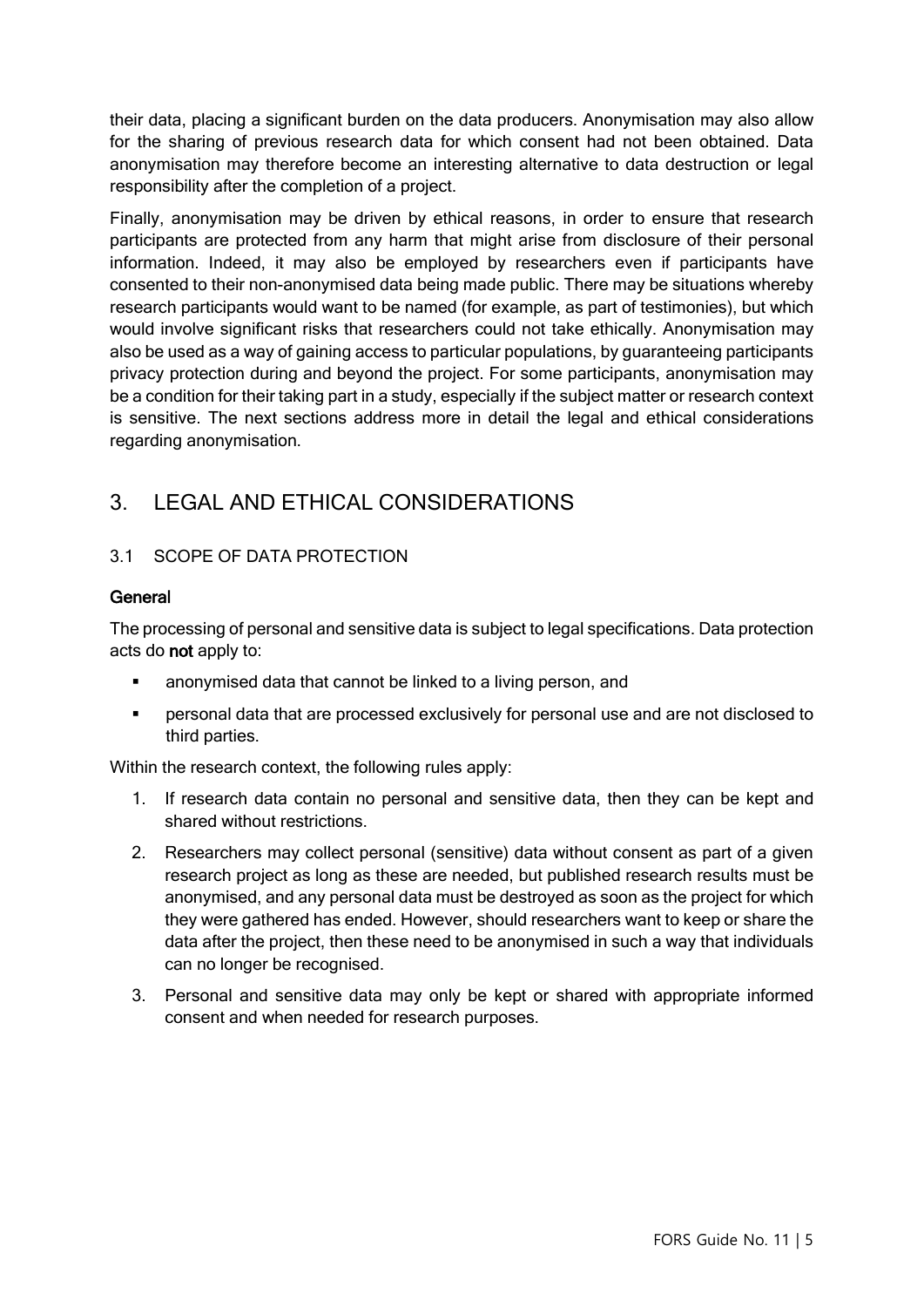#### Swiss legislation

Treatment of personal and sensitive data is subject to specific legal obligations. In Switzerland, privately funded researchers and those working for federal institutions (like federal institutes of technology) are subject to the [Federal Act on Data Protection](https://www.admin.ch/opc/en/classified-compilation/19920153/index.html) (FADP)<sup>4</sup>. Researchers affiliated with cantonal institutions (such as universities, universities of applied sciences, cantonal university hospitals, etc.) must follow cantonal data protection laws. For example, in the canton of Vaud the [Loi cantonale vaudoise sur la protection des données personnelles](https://prestations.vd.ch/pub/blv-publication/actes/consolide/172.65?key=1543934892528&id=cf9df545-13f7-4106-a95b-9b3ab8fa8b01) (LPRD)<sup>[5](#page-5-1)</sup> applies. Information for the other cantons can be found on the [website of the Federal Data](https://www.edoeb.admin.ch/edoeb/en/home/the-fdpic/links/data-protection---switzerland.html)  [Protection and Information Commissioner](https://www.edoeb.admin.ch/edoeb/en/home/the-fdpic/links/data-protection---switzerland.html)<sup>6</sup>. In the case of a project involving collaboration between cantonal and federal institutions, both laws apply. Note that the FADP is currently under revision, and it is expected to be released in the course of 2020[7](#page-5-3).

In addition to these federal and cantonal laws, there is also domain-specific legislation, which specifies the application of the national laws within particular domains. This is, for example, the case with the [Federal act on research involving human beings](https://www.admin.ch/opc/en/classified-compilation/20061313/index.html) (Human Research Act, HRA)<sup>[8](#page-5-4)</sup>, which applies to research concerning human diseases and the structure and function of the human body. While national laws set up general principles, domain-specific legislation provides definitions and more applied guidance.

#### European legislation

At the European level, the [General Data Protection Regulation](https://eur-lex.europa.eu/legal-content/EN/TXT/?uri=CELEX%3A32016R0679) (GDPR)<sup>[9](#page-5-5)</sup> applies to all researchers based in the EU and collecting personal data on people anywhere in the world, as well as researchers based outside the EU collecting data about EU citizens. Note that while the GDPR sets the general framework, the national data protection laws specify the applications. Thus, researchers in Switzerland collecting data from European citizens are subject to the GDPR and need to comply as well with the various applicable national data protection laws. There may be differences between the various European national legislations. In the case of a study involving research at the same time in Switzerland and Europe, both the Swiss and applicable European national laws need to be considered. In the case of conflicting requirements, the strictest application must be chosen. To find out about the different data protection laws worldwide, see the [United Nations Conference on Trade and Development](https://unctad.org/en/Pages/DTL/STI_and_ICTs/ICT4D-Legislation/eCom-Data-Protection-Laws.aspx)<sup>[10](#page-5-6)</sup>. Keep in mind that the forthcoming revised Federal Act on Data protection will be aligned with the GDPR.

#### 3.2 LEGAL DEFINITIONS

The processing of personal and sensitive data is subject to data protection legislation. It is therefore important to define personal and sensitive data from a legal point of view, as well as to consider how the legal framework treats anonymisation and pseudonymisation.

<span id="page-5-0"></span><sup>4</sup> <https://www.admin.ch/opc/en/classified-compilation/19920153/index.html>

<span id="page-5-1"></span><sup>5</sup> [https://prestations.vd.ch/pub/blv-publication/actes/consolide/172.65?key=1543934892528&id=cf9df545-13f7-](https://prestations.vd.ch/pub/blv-publication/actes/consolide/172.65?key=1543934892528&id=cf9df545-13f7-4106-a95b-9b3ab8fa8b01) [4106-a95b-9b3ab8fa8b01](https://prestations.vd.ch/pub/blv-publication/actes/consolide/172.65?key=1543934892528&id=cf9df545-13f7-4106-a95b-9b3ab8fa8b01)

<span id="page-5-2"></span><sup>6</sup> <https://www.edoeb.admin.ch/edoeb/en/home/the-fdpic/links/data-protection---switzerland.html>

<span id="page-5-3"></span> $7$  For the main expected changes, see <https://www.pwc.ch/en/insights/fs/data-protection-switzerland.html>. It is

expected that the cantonal laws will be similar to the revised federal legislation on data protection.

<span id="page-5-4"></span><sup>8</sup> <https://www.admin.ch/opc/en/classified-compilation/20061313/index.html>

<span id="page-5-5"></span><sup>9</sup> <https://eur-lex.europa.eu/legal-content/EN/TXT/?uri=CELEX%3A32016R0679>

<span id="page-5-6"></span><sup>10</sup> [https://unctad.org/en/Pages/DTL/STI\\_and\\_ICTs/ICT4D-Legislation/eCom-Data-Protection-Laws.aspx](https://unctad.org/en/Pages/DTL/STI_and_ICTs/ICT4D-Legislation/eCom-Data-Protection-Laws.aspx)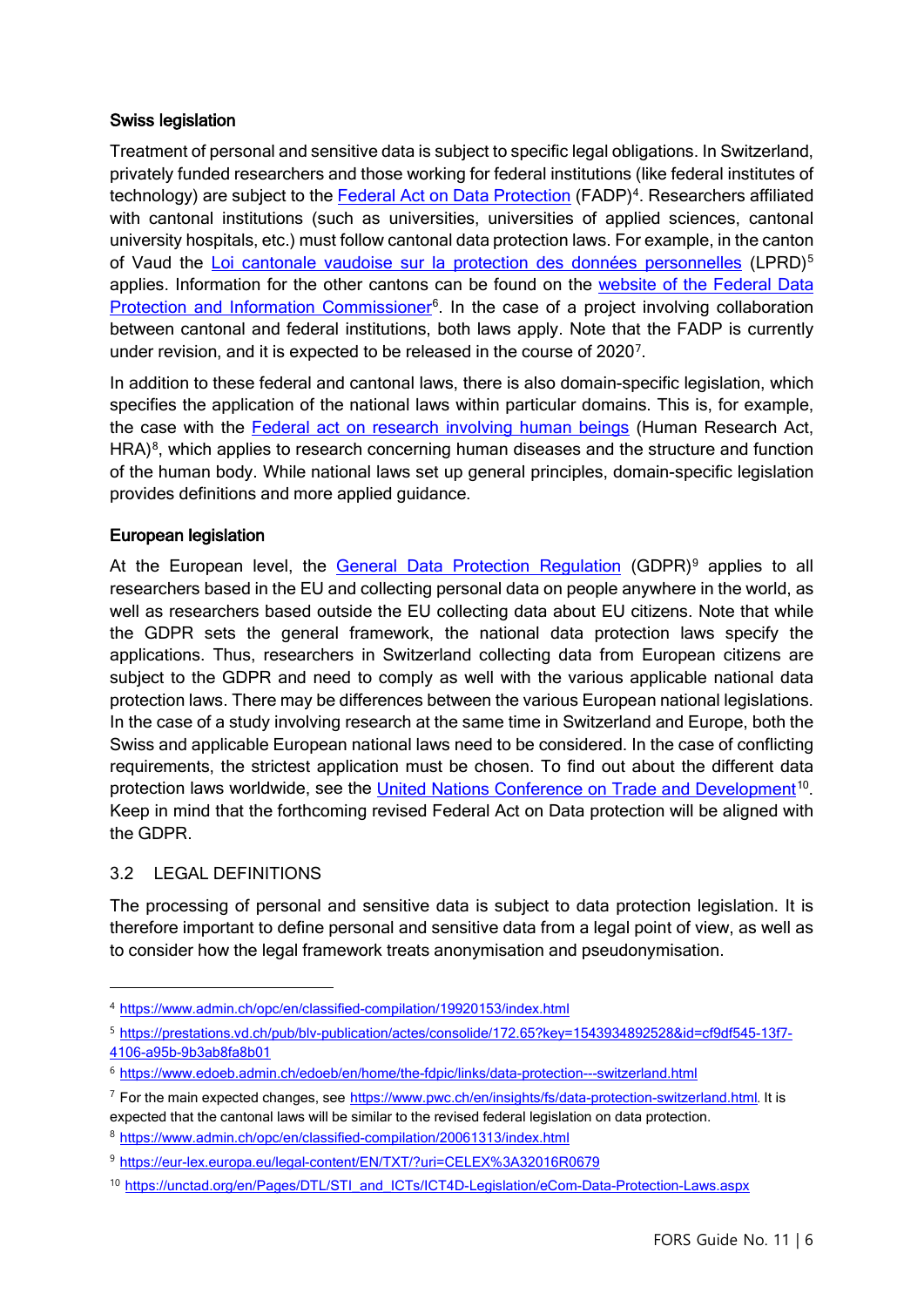#### Personal and sensitive data

Article 3(a) of the FADP defines personal data as "all information relating to an identified or identifiable person<sup>"</sup>. The FADP further defines **sensitive personal data** (art. 3(c)) as personal data on: 1) religious, ideological, political or trade union-related views or activities, 2) health, the intimate sphere or racial origin, 3) social security measures, or 4) administrative or criminal proceedings and sanctions. Within the GDPR, sensitive data are known as "special categories of data". In addition to the categories listed in the Swiss law, the GDPR also includes biometric and genetic data (see article 9). The processing of special categories of data is prohibited under the GDPR, with various exceptions, including scientific research.

Within Swiss law one must comply with a set of principles when processing personal data, including only collecting personal data that are strictly needed (principle of proportionality). Others include good faith, recognizability, purpose, and accuracy. For more information, see the [University of Lausanne's webpage on personal or sensitive data](https://www.unil.ch/openscience/en/home/menuinst/open-research-data/conformite--exigences/donnees-personnelles--sensibles.html)<sup>11</sup>.

The processing and holding of personal and sensitive data give rise to a number of legal obligations, in particular the obligation to protect personal data against unauthorized processing through appropriate organizational and technical means (article 7, FADP), as well as the obligation to provide information to research participants on the purpose of the processing, and on the data recipients in case of data sharing. Furthermore, research participants have rights over their personal data, for as long as these are kept (article 8, FADP). Any person may request information about his or her data, which needs to be provided in writing and at no cost.

#### Anonymisation and pseudonymisation

While the FADP does not explicitly address anonymisation or pseudonymisation (coding), the Federal Act on research involving human beings provides some guidance. As noted in the article 25 of the HRA, "For the anonymisation of biological material and health-related personal data, all items which, when combined, would enable the data subject to be identified without disproportionate effort, must be irreversibly masked or deleted."

With respect to pseudonymisation, the HRA notes the following (art. 26): "*Biological material* and health-related personal data are considered to be correctly coded…if, from the perspective of a person who lacks access to the key, they are to be characterised as anonymised". The key must be stored separately from the material or data collection and in accordance with the principles of Article 5 paragraph 1, by a person to be designated in the application who is not involved in the research project.

#### Identifying information

Article 25 of the HRA lists the identifying information that needs to be "*masked or deleted*", specifically the name, address, date of birth, unique identification numbers, as well as "all items" which, when combined, would enable the data subject to be identified without disproportionate effort". While it is relatively straightforward to remove unique direct identifiers such as full names, phone numbers, and social security numbers, it may be more difficult to determine which other elements when combined might lead to a person's identification (i.e., "indirect identifiers").

<span id="page-6-0"></span><sup>11</sup> [https://www.unil.ch/openscience/en/home/menuinst/open-research-data/conformite--exigences/donnees](https://www.unil.ch/openscience/en/home/menuinst/open-research-data/conformite--exigences/donnees-personnelles--sensibles.html)[personnelles--sensibles.html](https://www.unil.ch/openscience/en/home/menuinst/open-research-data/conformite--exigences/donnees-personnelles--sensibles.html)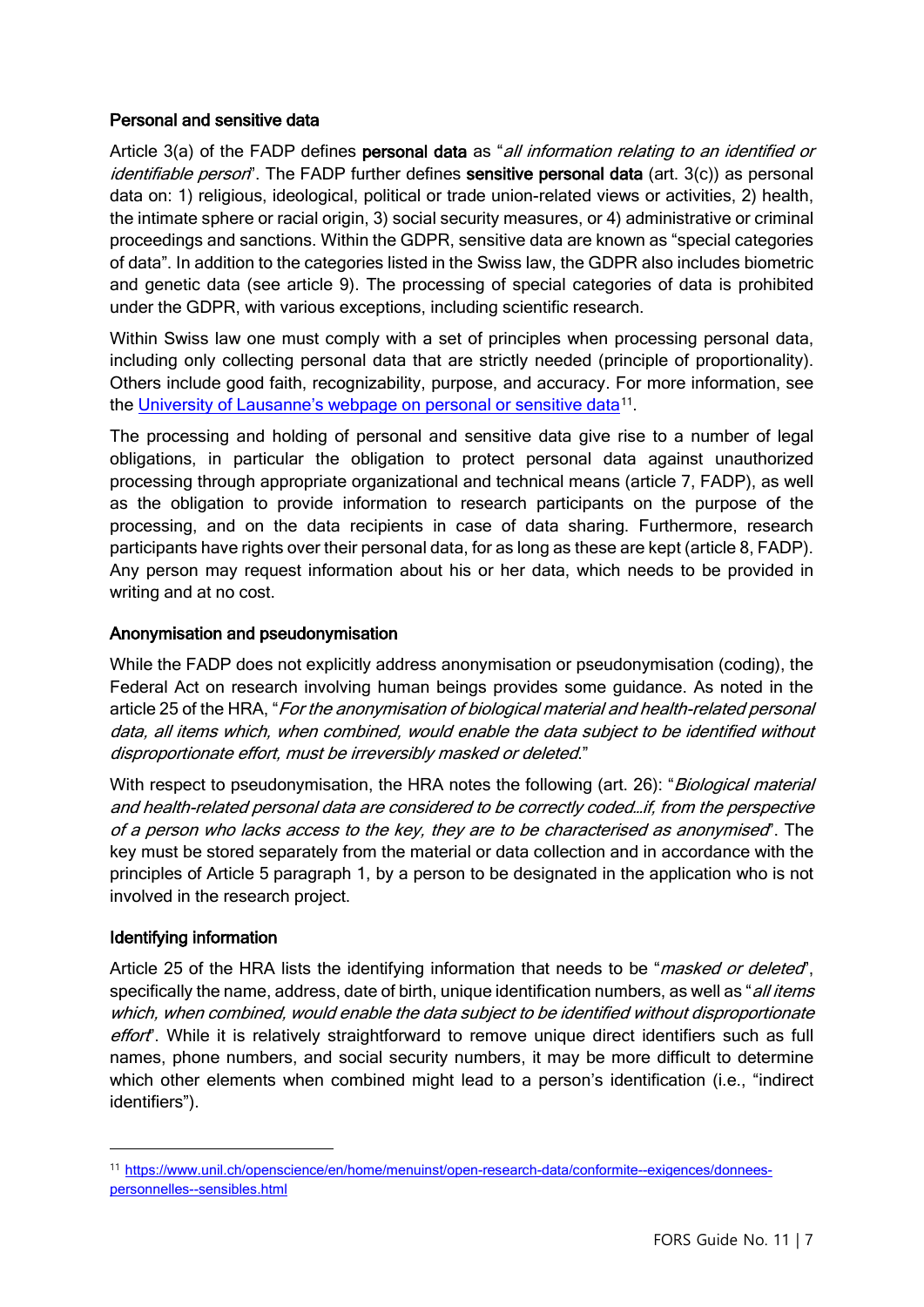## 3.3 ETHICAL CONSIDERATIONS

Anonymisation provides a good solution for data sharing while respecting legal obligations, but it is not foolproof. The HRA recognizes implicitly the impossibility of total anonymisation with the qualification that individuals should not be identifiable (when combining items) "without disproportionate effort". Indeed, full anonymisation is difficult to guarantee, especially with the development of powerful analytical tools and increased access to data from multiple sources that could potentially be linked with research data and lead to a person's identification<sup>[12](#page-7-0)</sup>. This implies that in some cases it may be possible, with intensive effort, to identify people in anonymised data. The legal responsibility of the researcher thus is to ensure that measures are taken to make such identification at least highly difficult (possibly by adding other measures, see 3.2). In this sense, the law factors in an acceptable level of risk to research respondents regarding their personal data.

Moreover, it is in this grey zone where ethical considerations come into play, since the law does not quantify precisely what is meant by "disproportionate". While researchers must abide by the legal requirements, they have an additional ethical obligation to assess what they consider to be disproportionate in a way that reduces the risk of identification to a minimum. Related to this but separate, there is the ethical obligation to ensure that study participants are sufficiently protected from harm. In this sense, harm is the operative notion that allows a researcher to assess the acceptable level of risk within the grey zone permitted by the law. Harm can be physical, psychological, social, economic, or legal.

Keep in mind that identification is not equivalent to harm — an individual could be identified without risk of harm, for example, if it came out that her car was the color green, or that she prefers Migros to Coop. On the other hand, she could be harmed if it were discovered that she had a criminal past or was a member of a stigmatized group. So from an ethical perspective, researchers must not only minimize to an acceptable level the risk of identification, but at the same time, in determining what is "acceptable", they must assess the risk of potential harm to their respondents if their identities were to be disclosed.

The importance of this assessment of risk of identification and harm is related to the potential utility of anonymised data, since in general the more information that is removed from data, the less will be their subsequent analytic value. Researchers must strike the right balance between retaining analytic value and reduction of risk to participants. With some room afforded by the law in the grey zone of "disproportionate effort", for reasons of utility the extent of anonymisation should be adjusted to the level of sensitivity of data and potential for harm, thus respecting both legal and ethical injunctions. The next section addresses the considerations for striking this balance and developing a meaningful and appropriate anonymisation strategy.

For more detailed information on ethical issues in relation to open research data, see our FORS Guide on the topic [\(Diaz, 2019\)](https://forscenter.ch/fors-guides/fg-2019-00003/).

<span id="page-7-0"></span> $12$  For example, in 2008 an anonymised Netflix dataset of film ratings was de-anonymised by comparing the ratings with public scores on the Internet Movie Database (Narayanan and Shmatikov, 2008).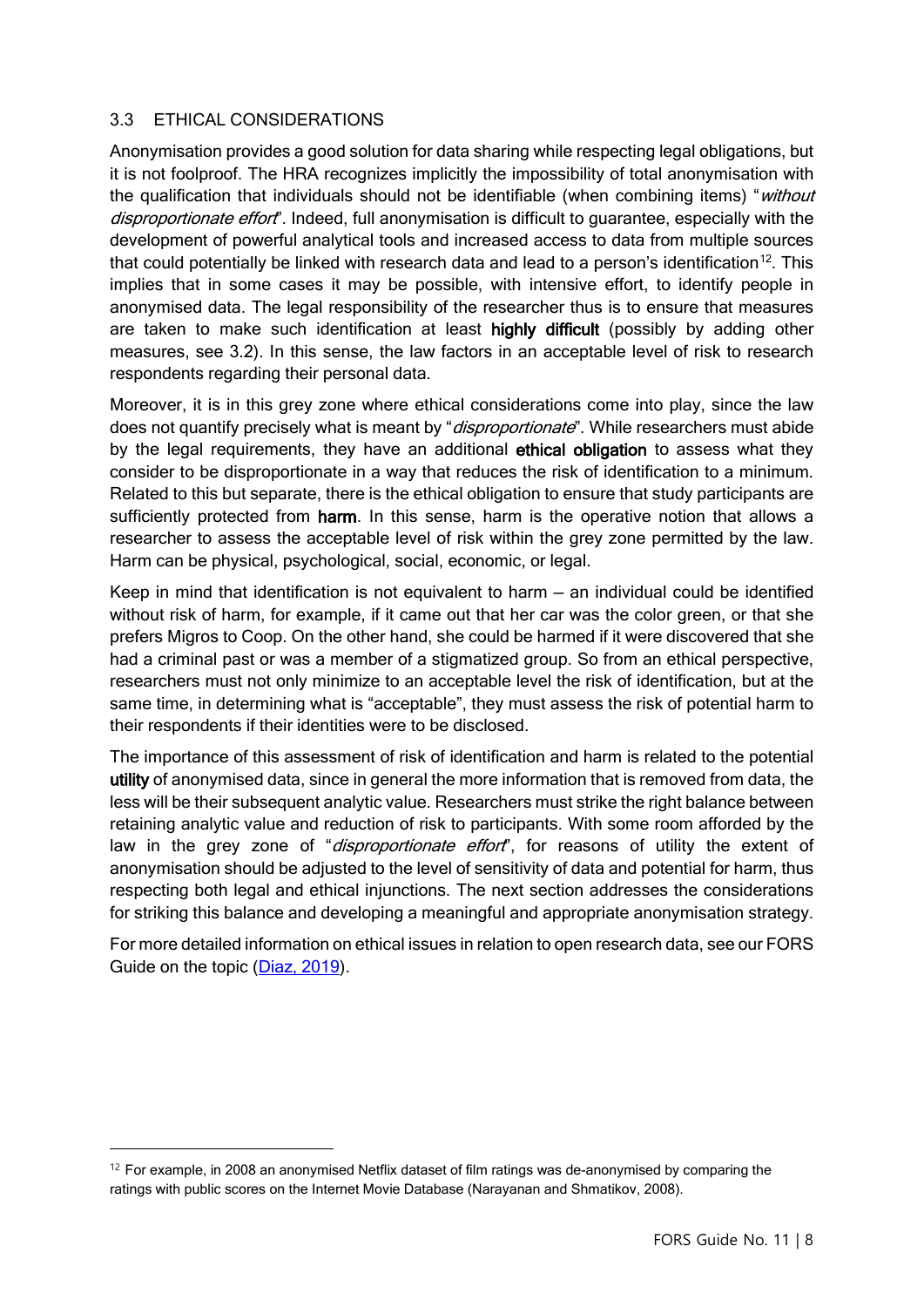# 4. DEVELOPING AN ANONYMISATION STRATEGY

A strictly legal application of anonymisation therefore needs to be handled in parallel with wider ethical considerations, in particular an assessment of the risks of harm from potential disclosure, as well as a consideration of the effects of anonymisation on the potential utility of the data. Moreover, anonymisation is not the only tool available to researchers for protecting respondents from harm, respecting the law, and retaining analytic utility – we will show in this section how additional measures are available toward these ends and how these can be incorporated into a larger anonymisation strategy. This includes informed consent and data access controls.

## 4.1 ASKING THE RIGHT QUESTIONS

In developing an effective anonymisation strategy, you must ask yourself the following questions regarding your project and your data:

 What is the nature and type of the personal data to anonymise? How difficult will it be to adequately anonymise the data?

Some data are more difficult to anonymise than others, or else require a greater investment of effort. For example, it is often the case that transcribed interview data can be hard to fully anonymise or need more time to remove all potentially identifying information.

How sensitive are the data? What harm might be caused to respondents if they are identified?

You should assess what harm might be caused to respondents if they were identified. This will determine how your strategy should be shaped to address the relevant legal and ethical considerations.

 Who will be the future users of the data? Will usage be limited to researchers? What are the chances of improper use?

The set of future users is important, since the more people who have access to the data, the greater the chances of identification. Also, the types of users should also be considered – limiting access to authenticated researchers should reduce chances of improper use.

 What will be the likely uses of the data in the future? What level of data utility will be required in order to address these uses?

It is important to consider how your data might be used in the future, including how much information and detail should be retained in order to address particular uses. This will help determine the appropriate level of anonymisation.

 What should be promised to respondents regarding the future use of their data? For cases where the anonymisation strategy is decided toward the end of a project, what was promised in the consent form?

If you are developing your anonymisation strategy at the beginning of your project, then you will be able to factor this into what you promise your respondents and how you formulate an informed consent form. If you devise your strategy at the end of your project, then you will be constrained by whatever you have promised. For more detailed information on how to draft a consent form, see our FORS Guide on informed consent [\(Kruegel, 2019\)](https://forscenter.ch/fors-guides/fg-2019-00005/).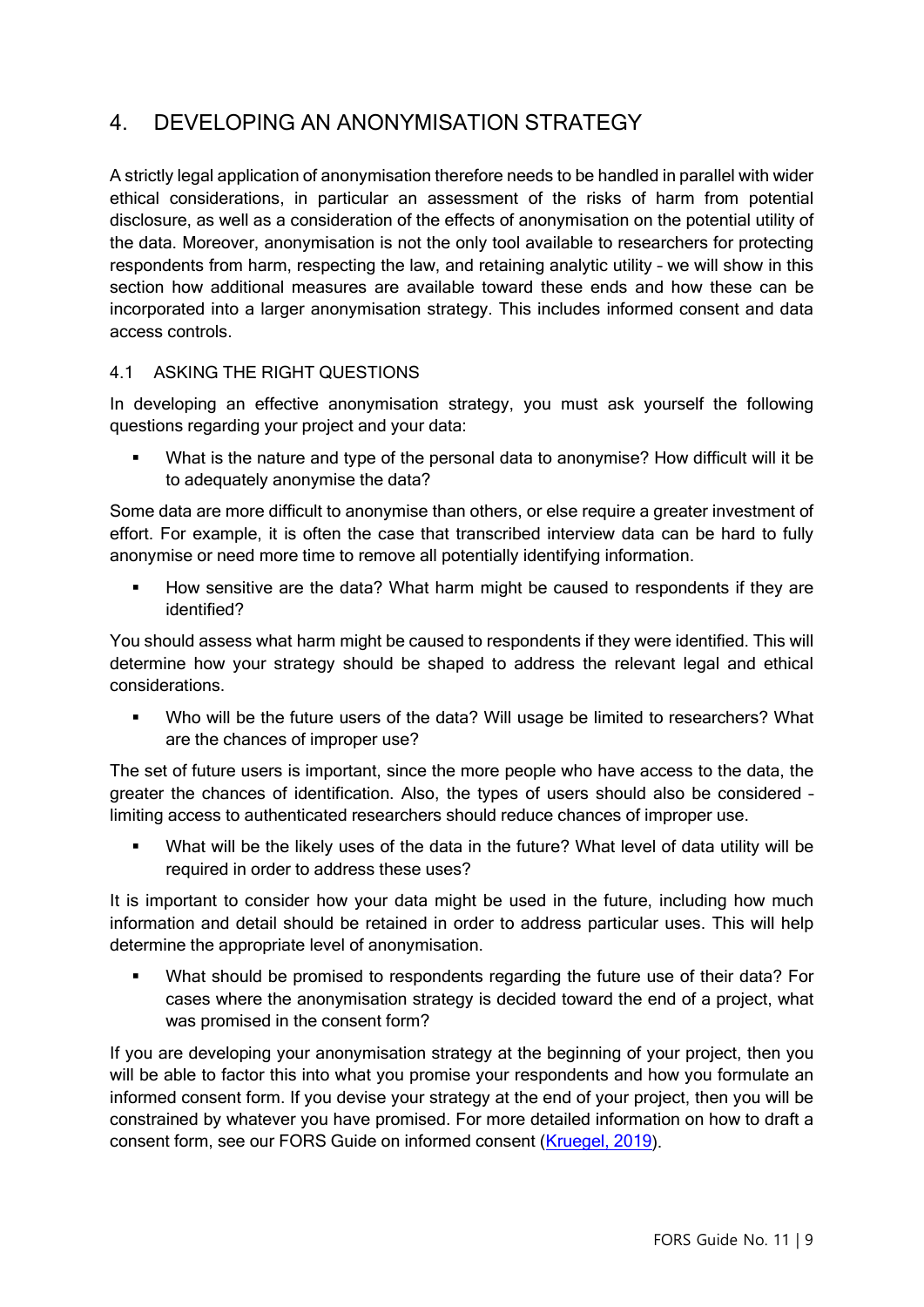In general, a good practice in developing an anonymisation strategy consists in first conducting a risk assessment, taking into consideration the type of harm that may occur (e.g., social harm, psychological harm, physical harm), its intensity (small, medium, strong), and the likelihood of identity disclosure. Likelihood of disclosure is strongly linked to the characteristics of the data (type of data, research methodology, sampling methods, research domain, nature of the topic, age of the data, etc.).

## 4.2 COMBINING THREE KEY ELEMENTS: LEVEL OF ANONYMISATION, INFORMED CONSENT, AND ACCESS CONTROLS

Given the considerations from the previous section, you should then calibrate three elements that will allow you find the appropriate balance between data openness, utility, and protection – these are 1) level of anonymisation, 2) informed consent, and 3) access controls. In general, the greater the risk of harm to respondents, the more of each that should be applied, that is, more anonymisation, stronger promises regarding anonymisation and access, and stricter controls on access.

For less sensitive data, calibrating between the three elements means that if you apply more for one element, then you may be able to apply less for another. To take an example, if you determine that your data cannot easily be anonymised, or that you do not have sufficient resources to do so, then you might do less anonymisation but apply stricter controls on access. This might mean limiting the pool of possible users or requiring your own permission before granting access. Repositories such as [SWISSUbase](https://www.swissubase.ch/en/)<sup>[13](#page-9-0)</sup> offer possibilities for limiting data access to specific groups of users or for particular purposes (e.g., for research, but not for teaching), as well as requiring permission. This is fortified at FORS by requiring that end-users sign a user-license by which they are legally bound not to try to identify specific individuals. To take another example, if you consider that high potential utility is a priority, then you can employ an informed consent that does not promise full anonymity, of course only if the risk of harm to respondents is minimal.

In these ways you can develop an anonymisation strategy that is well-suited to your specific project and data. Keep in mind that every project is different and there is no one-size-fits-all solution for anonymisation. Most important is to ask the right questions and put into place a strategy that minimizes risk to respondents while maximizing data openness and utility.

# 5. TWO EXAMPLES OF AN ANONYMISATION STRATEGY

# 5.1 CASE STUDY 1: ANONYMISATION STRATEGY FOR THE SWISS DATA FROM THE EUROPEAN SOCIAL SURVEY (ESS) DISTRIBUTED BY FORS

# Topic and research methodology

The European Social Survey (ESS) is a cross-national survey that has been conducted in around 30 European countries every two years since 2002. In each country, a minimum of 1,500 respondents take part in a one-hour face-to-face interview. Switzerland has participated in all rounds since the very beginning. The ESS measures values, attitudes and behavioural patterns of the populations of European countries. The respondents are drawn from a probabilistic sample representing the countries' population aged 15 and above.

<span id="page-9-0"></span><sup>13</sup> <https://www.swissubase.ch/>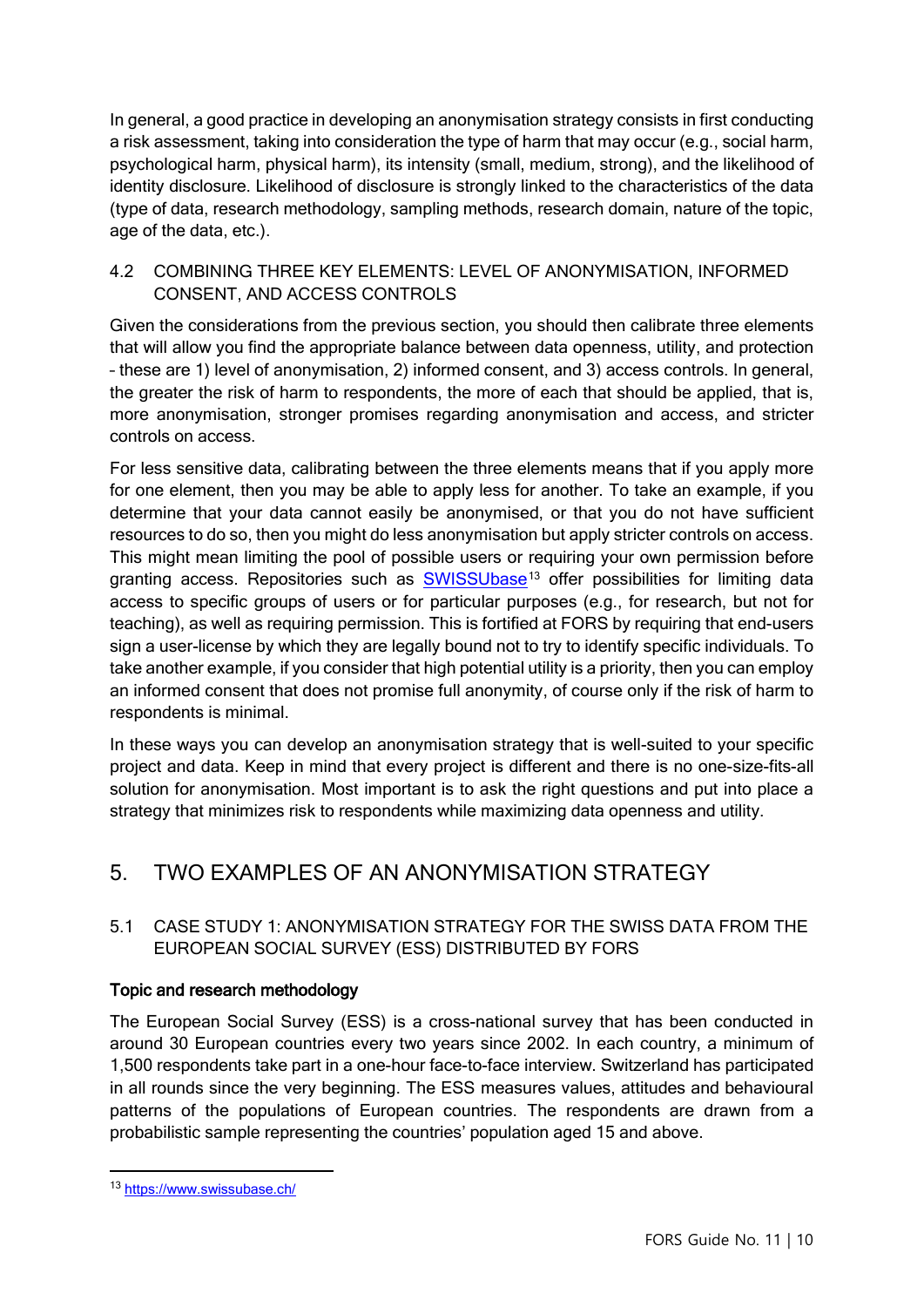Respondents are provided information in an advance letter on the following:

- Who the Data Controllers and Data Processors are
- The purpose for which the data is being collected
- Where the data will be stored and for how long
- A note about sensitive information that will be collected, e.g., life events, social and political attitudes
- A note about the voluntary nature of the research and the right not to answer specific questions
- Information about data collected that is not part of the interview (e.g., contact form data, neighbourhood characteristics)
- Name and contact details for the ESS ERIC Data Protection Officer

Participation in the survey is considered as informed consent.

After completion of the fieldwork, FORS reviews and verifies the data and processes them, so that they can be integrated into the central [data archive of the ESS.](http://www.europeansocialsurvey.org/data/) With respect to anonymisation, there are general guidelines since 2018 provided by the ESS central coordinating body, but their implementation in the details is carried out by the Swiss ESS team, which has followed the same anonymisation principles since the beginning of the ESS. It makes sense that the national teams do this work, since they have the best access to expertise on their national population's size, composition and demographic variation, which define disclosure risks. In accordance with data protection regulations in participating countries, only anonymised data are made publicly available to users. Before depositing data to the ESS Archive, each national team is responsible for checking their data with confidentiality requirements in mind. National teams are asked to confirm in their National Technical Summary that all data that will be made publicly available to users have been anonymised in accordance with national and EU regulations, including the General Data Protection Regulation (GDPR). Once a country's data have been published, the survey agency and the Swiss National team are required to delete all names and addresses of respondents, as well as the key that links the serial number to the names and addresses.

Anonymised ESS datasets are freely available to researchers after registration on [SWISSUbase](https://www.swissubase.ch/en/)<sup>[14](#page-10-0)</sup> and agreement to the data use conditions. The Swiss ESS metadata are also available on the FORS - [De Visu](https://devisu.forscenter.ch/index.php/catalog/central/about) Server<sup>15</sup>. This server provides exclusive access to additional, country-specific questions surveyed in Switzerland, and to the German and French language versions. The overall dataset is available in English on the **[SWISSUbase](https://www.swissubase.ch/en/) data catalogue.** 

## Risk evaluation

The ESS collects personal data from participants, including their opinions, attitudes, and living conditions. However, the data from the ESS are not especially sensitive, and in general identity disclosure would not lead to harm to respondents. Direct identifiers are permanently removed from the file kept by the national team. In addition, direct identifiers (such as name and phone number) are removed from the public data file and certain indirect identifiers (such as profession and geographical location) are recoded, and so the risk of identification of individual

<span id="page-10-0"></span><sup>14</sup> <https://www.swissubase.ch/>

<span id="page-10-1"></span><sup>15</sup> <https://devisu.forscenter.ch/index.php/catalog>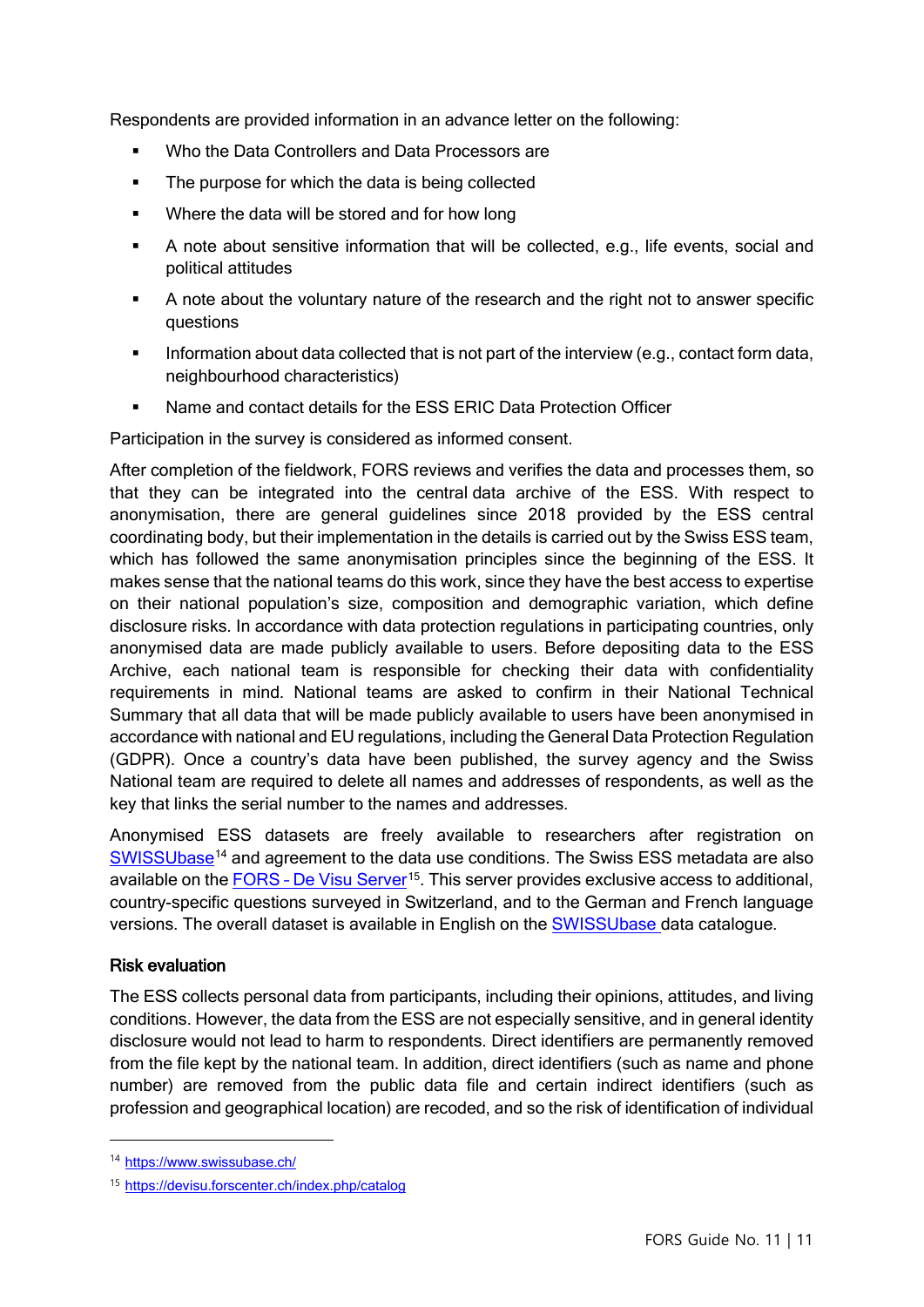participants is very low. On the other hand, it would not be impossible with intensive effort to combine certain variables in the file to identify certain individuals (i.e., if they accumulate several rare characteristics), and so a total anonymisation is excluded. This means that in addition to anonymising the data, other measures are needed to reduce risk and potential harm to participants, notably access controls and data use conditions.

# Sharing the Swiss ESS data at FORS

The FORS data archive works with the Swiss team of the ESS to ensure that the Swiss data are made available through [SWISSUbase.](https://www.swissubase.ch/en/) The following measures are in place as part of the Swiss team's ESS anonymisation and data protection strategy for the Swiss data distributed at FORS:

- Only authenticated users may obtain access to the data file.
- Users must be affiliated with a research institution.
- **Users must describe why they need to access the data.**
- Users are required to sign a user license that binds them to respect a set of data use conditions, in particular not to try to identify individual respondents, not to share the file with third parties, and to properly cite the data in articles or other forms of publication.
- **Users must delete the dataset at the end of the license period.**

In sum, given the fact that data can be anonymised to a high degree, and that the risk of identification and harm is relatively small, the data are available under default conditions at FORS – user ID/authentication, user license, and a justification and description of their proposed project/analyses.

The anonymisation carried out on the Swiss ESS data allows for retaining a great deal of utility. Nonetheless, removal of certain variables does have an effect on the potential usefulness of the data. In order to maximise the utility of the data, certain of the removed variables are available at FORS under even more restrictive conditions. A file with additional variables that might increase the risk of identification (i.e., by crossing variables) is available upon special request to the Swiss ESS team, who evaluate whether to grant access on a case-by-case basis.

5.2 CASE STUDY 2: BASED ON THE ARTICLE "ANONYMISING INTERVIEW DATA: CHALLENGES AND COMPROMISE IN PRACTICE" (SAUNDERS, B; KITZINGER, J; & KITZINGER C., 2015)

## Topic and research methodology

A research team has collected data between 2010 and 2013 on brain injury in the form of indepth qualitative interviews with family members of people in vegetative and minimally conscious states. In some cases, several people of the same family were interviewed separately. Participants filled in a consent form including a range of permissions, from giving consent for only the project team to access the data to archiving the data in a repository. The research team promised participants to keep their identities hidden as far as possible by changing their names and those of the people they mention, as well as other identifying details. The research team also informed participants about the limits to the anonymity they could offer, as well as the challenges posed to maintaining anonymity.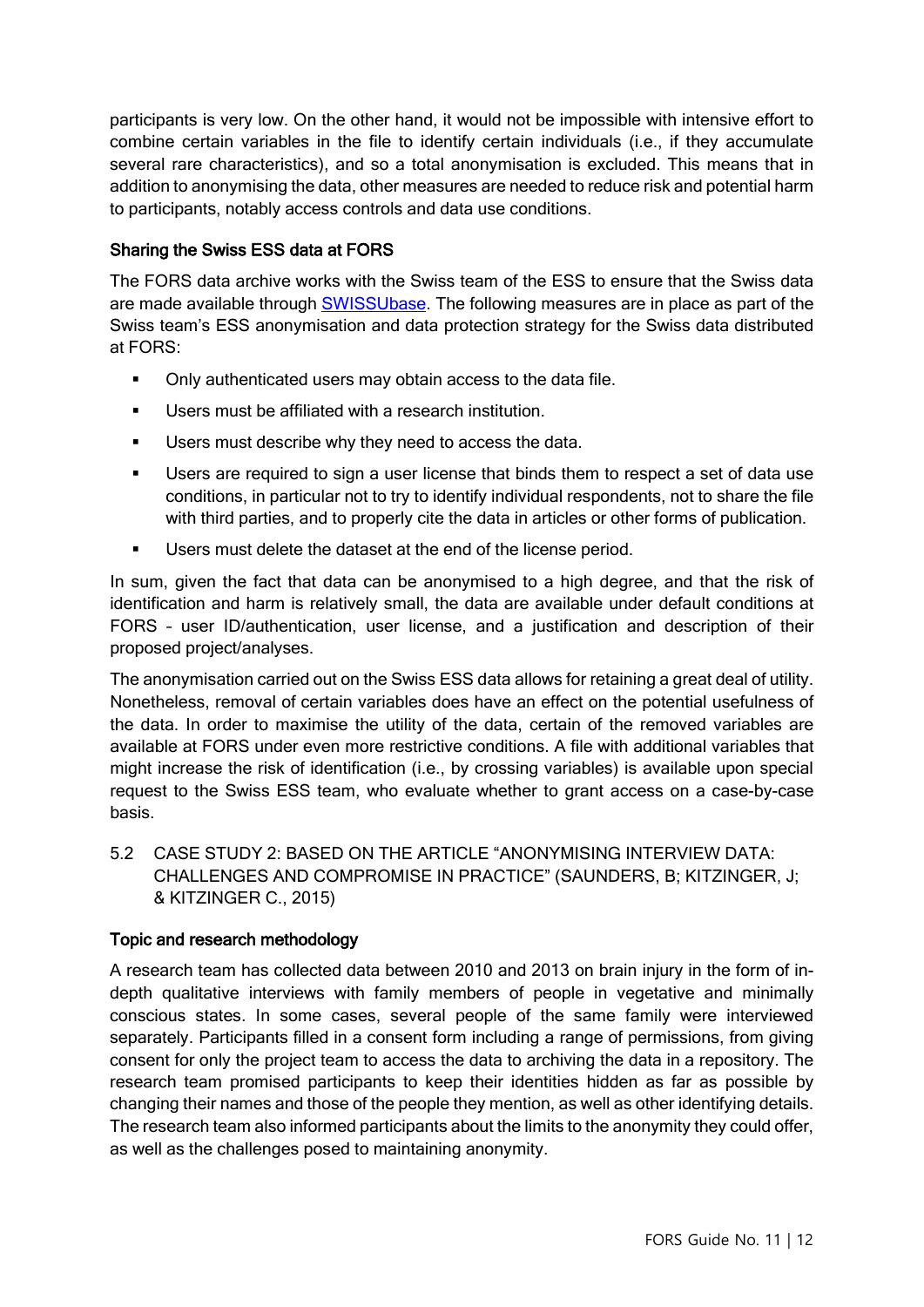#### Risk evaluation

The collected data are not only personal but also sensitive, since they relate to the topic of health. Identify disclosure might have consequences not only for the interviewees but for others as well, since the interviewees may release sensitive information about the brain injured people themselves, healthcare professionals, and the concerned institutions (specific hospitals, care centers, etc.). Risks of identification are high, since the population of brain-injured people is small, even at the country level. Furthermore, some of the stories of the injured may be public, either because of media coverage, or possibly law cases. Linkage with other data sources, including the social media sources of the research participants, represents further important threats to confidentiality. Depending on the content of the narratives, harm could range from minor to very significant.

#### Options for sharing within a repository

At the time the article was published, the research team had not yet archived data in a repository. If FORS was consulted, we would make the following recommendations:

- Given the fact that potential for harm differs across cases, we would advise the research team to consider the narratives individually. While it is good practice to define an anonymisation strategy based on the specific elements to be anonymised, the research team should assess risk on a case-to-case basis. In some cases, for example, family members confessed their vulnerable emotional states, stressing that they never told this to their relatives. When dealing with sensitive information, the research team must evaluate for each case how important that information is for the interpretation of the narratives. If removal of specific information would affect the quality of the narratives and potential for re-use, then decisions need to be made regarding how best to protect research participants and indirect actors (people mentioned in the interviews, institutions). If the research process allows it, it may be an option to discuss this with the research participants themselves. For instance, Saunders et al. (2015) mentioned that as they gained experience through carrying out the interviews they were able to identify possible problematic situations and discuss them on the spot with research participants. Other researchers choose to share anonymised transcripts with their respondents after the fact, even though this may be complicated if anonymisation is done at a later stage in the research process.
- Rather than over-anonymise narratives and therefore lose important re-use potential, we would advise the research team to consider combining anonymisation and access controls, in relation to what was promised in the informed consent. Only the research team is fully able to judge the sensitivity of the data, the associated risks of disclosure, and the re-use potential of the data. We therefore cannot state what the optimal solution would be in this case. However, from a general perspective, it would seem reasonable to deposit the interview transcripts that underwent careful anonymisation, provided that respondents were made aware of potential identification risks and agreed for their data to be deposited in an archive. Furthermore, if the data cannot be sufficiently anonymised without sacrificing too much utility, we would recommend that the research team restrict access to the data. This is possible when depositing data in established data repositories, such as [SWISSUbase.](https://www.swissubase.ch/en/) Data depositors may decide on the conditions of access (e.g., for research purposes only, or only with prior approval of the data producer). Furthermore, data users not only need to register to access data, but they also need to sign a contract by which they commit not to seek identification of the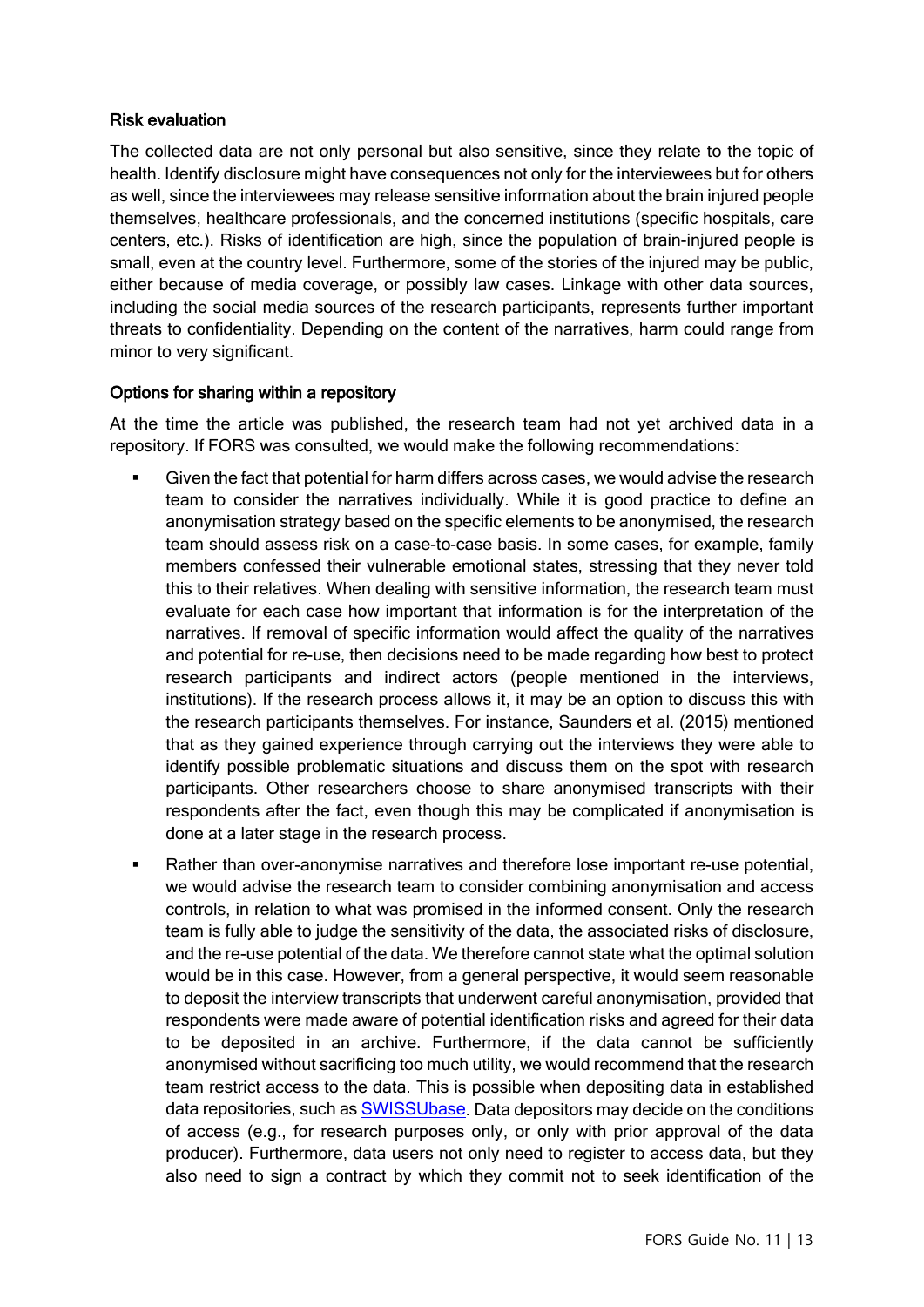research participants. For this case, we could imagine adding a few conditions in the contract, for example, how to handle extracts within publications.

#### Other considerations

For some complex research projects, like the one described in the article by Saunders et al. (2015), anonymisation needs to be undertaken at an early stage, in order to share data within the research team. Anonymisation is therefore not always undertaken at the end stage, but may be an important part of the research process itself. Furthermore, when dealing with sensitive data, particular attention may also need to be given to individual data extracts published in journals. For more details on anonymisation during the research project and within publications, we recommend you read the article by Saunders et al. (2015).

# 6. RECOMMENDATIONS

Recommendation 1- Plan your anonymisation strategy at the beginning of your project. Waiting until the end may severely limit your possibilities.

Recommendation  $2$  - Even if exhaustive anonymisation is foreseen, we recommend that researchers always ask for informed consent. The consent form should be transparent and explain what will be done with the data.

Recommendation  $3$  - Always consider anonymisation in relation to risk of harm and legal requirements, but also in relation to other forms of protection to respondents, such as informed consent and access controls. This will allow you to optimise data openness, utility, and protection.

# 7. FURTHER READINGS AND USEFUL WEB LINKS

If you are interested in strategic and legal considerations for undertaking anonymisation you may consult the anonymisation decision-making framework: [http://ukanon.net/wp](http://ukanon.net/wp-content/uploads/2015/05/The-Anonymisation-Decision-making-Framework.pdf)[content/uploads/2015/05/The-Anonymisation-Decision-making-Framework.pdf](http://ukanon.net/wp-content/uploads/2015/05/The-Anonymisation-Decision-making-Framework.pdf)

For more information on data protection legislation in Switzerland, see: [https://www.lexfutura.ch/fileadmin/lexfutura.ch/Bilder/Blog/Data\\_Protection\\_Switzerland.pdf](https://www.lexfutura.ch/fileadmin/lexfutura.ch/Bilder/Blog/Data_Protection_Switzerland.pdf)

# **REFERENCES**

- Angiuli, O., Blitzstein, J., & Waldo, J. (2015). How to De-Identify Your Data. Communications of the ACM. 58. 48-55. Doi: 10.1145/2814340
- Diaz, P. (2019). Ethics in the era of open research data: some points of reference. FORS Guide No. 03, Version 1.0. Lausanne: Swiss Centre of Expertise in the Social Sciences FORS. doi:10.24449/FG-2018-00003
- Diaz, P., & Stam, A. (2019). How to draft a DMP from the perspective of the social sciences, using the SNSF template. FORS Guide No. 07, Version 1.0. Lausanne: Swiss Centre of Expertise in the Social Sciences FORS. doi:10.24449/FG-2019-00007